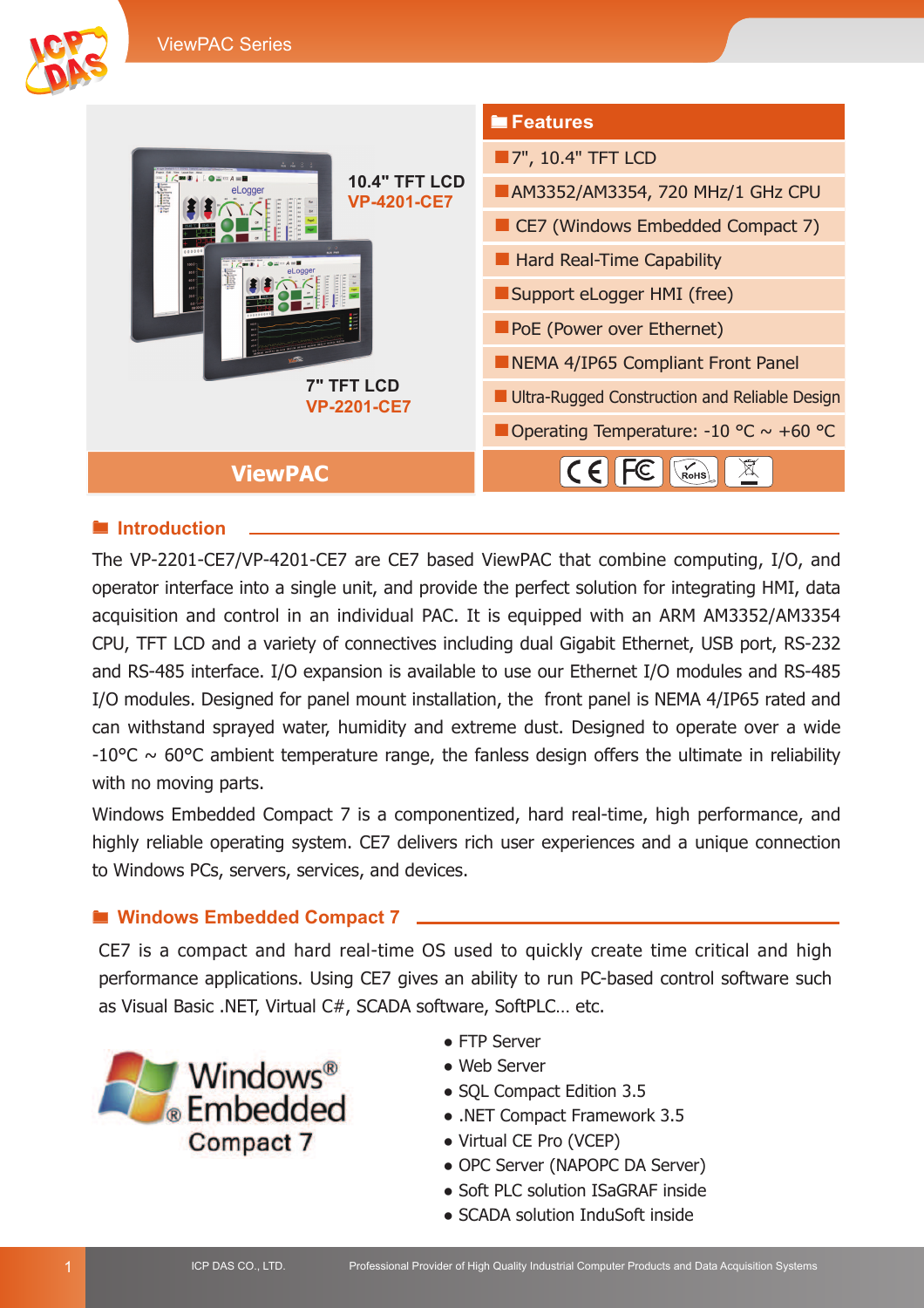# **Specifications** 2008

| <b>Models</b>                    | <b>VP-2201-CE7</b>                                                                                                 | <b>VP-4201-CE7</b>                                     |
|----------------------------------|--------------------------------------------------------------------------------------------------------------------|--------------------------------------------------------|
| <b>LCD</b>                       |                                                                                                                    |                                                        |
| Diagonal Size                    | 7" (16:9)                                                                                                          | 10.4" (4:3)                                            |
| Resolution                       | 800 x 480                                                                                                          | 800 x 600                                              |
| Brightness (cd/m2)               | 400                                                                                                                |                                                        |
| Contrast Ratio                   | 500 : 1                                                                                                            |                                                        |
| LED Backlight Life (hrs)         | 20,000                                                                                                             | 50,000                                                 |
| <b>Touch Panel</b>               | 4-wire, resistive type; light transmission: 80 %                                                                   | 5-wire, resistive type; light transmission: 80 %       |
| <b>LED Indicator</b>             | 2 (Run, PWR)                                                                                                       |                                                        |
| <b>System Software</b>           |                                                                                                                    |                                                        |
| <b>OS</b>                        | Microsoft Windows Embedded Compact 7                                                                               |                                                        |
| Framework Support                | .NET Compact Framework 3.5                                                                                         |                                                        |
| <b>Embedded Service</b>          | FTP server, Web server (supports VB script, JAVA script), SQL Compact Edition 3.5                                  |                                                        |
| <b>SDK Provided</b>              |                                                                                                                    | DII for Visual Studio.Net                              |
| Multilanguage Support            | English, German, French, Spanish, Portuguese, Russian, Italian, Korean, Simplified Chinese,<br>Traditional Chinese |                                                        |
| <b>CPU Module</b>                |                                                                                                                    |                                                        |
| <b>CPU</b>                       | AM3352 (720 MHz)                                                                                                   | AM3354 (1 GHz)                                         |
| <b>DRAM</b>                      | 512 MB                                                                                                             |                                                        |
| <b>MRAM</b>                      | 128 KB                                                                                                             |                                                        |
| Flash (SSD)                      | 256 MB                                                                                                             |                                                        |
| <b>EEPROM</b>                    | <b>16 KB</b>                                                                                                       |                                                        |
| <b>Memory Expansion</b>          | microSD socket with 4 GB micro SDHC card<br>(support up to 32 GB)                                                  | SD socket with 4 GB SDHC card<br>(support up to 32 GB) |
| RTC (Real Time Clock)            | Provide second, minute, hour, date, day of week, month, year                                                       |                                                        |
| 64-bit Hardware Serial Number    | Yes, for software copy protection                                                                                  |                                                        |
| Dual Watchdog Timers             | 0.8 second                                                                                                         |                                                        |
| Rotary Switch                    | $0 \sim 9$                                                                                                         |                                                        |
| <b>Communication Ports</b>       |                                                                                                                    |                                                        |
| Ethernet                         | 1 x RJ-45 10/100/1000 Base-TX                                                                                      |                                                        |
| USB 2.0 (host)                   | $\overline{2}$                                                                                                     |                                                        |
| COM <sub>1</sub>                 | RS-232 (TxD, RxD, CTS, RTS) /RS-485 (Data+, Data-) (9-wire DB9 connector); 2500 VDC isolated                       |                                                        |
| COM <sub>2</sub>                 | RS-232 (TxD, RxD, CTS, RTS) /RS-485 (Data+, Data-) (9-wire DB9 connector); 2500 VDC isolated                       |                                                        |
| COM <sub>3</sub>                 |                                                                                                                    | RS-485 (Data+, Data-, GND); 2500 VDC isolated          |
| Audio                            |                                                                                                                    | Earphone-out                                           |
| Mechanical                       |                                                                                                                    |                                                        |
| Dimensions (W x H x D), Unit: mm | 213 x 148 x 44                                                                                                     | 291 x 229 x 54                                         |
| Panel Cut-Out (W x H), Unit: mm  | 200 x 133, $\pm$ 1                                                                                                 | 276 x 214, $\pm$ 1                                     |
| Installation                     | Panel Mounting                                                                                                     |                                                        |
| <b>Ingress Protection</b>        | Front panel: NEMA 4/IP65                                                                                           |                                                        |
| Weight                           | 0.7 kg estimate                                                                                                    | 1.8 kg estimate                                        |
| Environmental                    |                                                                                                                    |                                                        |
| <b>Operating Temperature</b>     |                                                                                                                    | -10 °C $\sim$ +60 °C                                   |
| Storage Temperature              | -20 °C $\sim$ +70 °C                                                                                               |                                                        |
| Ambient Relative Humidity        | 10 % $\sim$ 90 % RH (non-condensing)                                                                               |                                                        |
| Power                            |                                                                                                                    |                                                        |
| Input Range                      | +12 VDC $\sim$ +48 VDC                                                                                             |                                                        |
| Power from PoE                   | IEEE 802.3af                                                                                                       |                                                        |
| Isolation                        |                                                                                                                    | 1 kV                                                   |
| Consumption                      | 6 W                                                                                                                | 13 W                                                   |